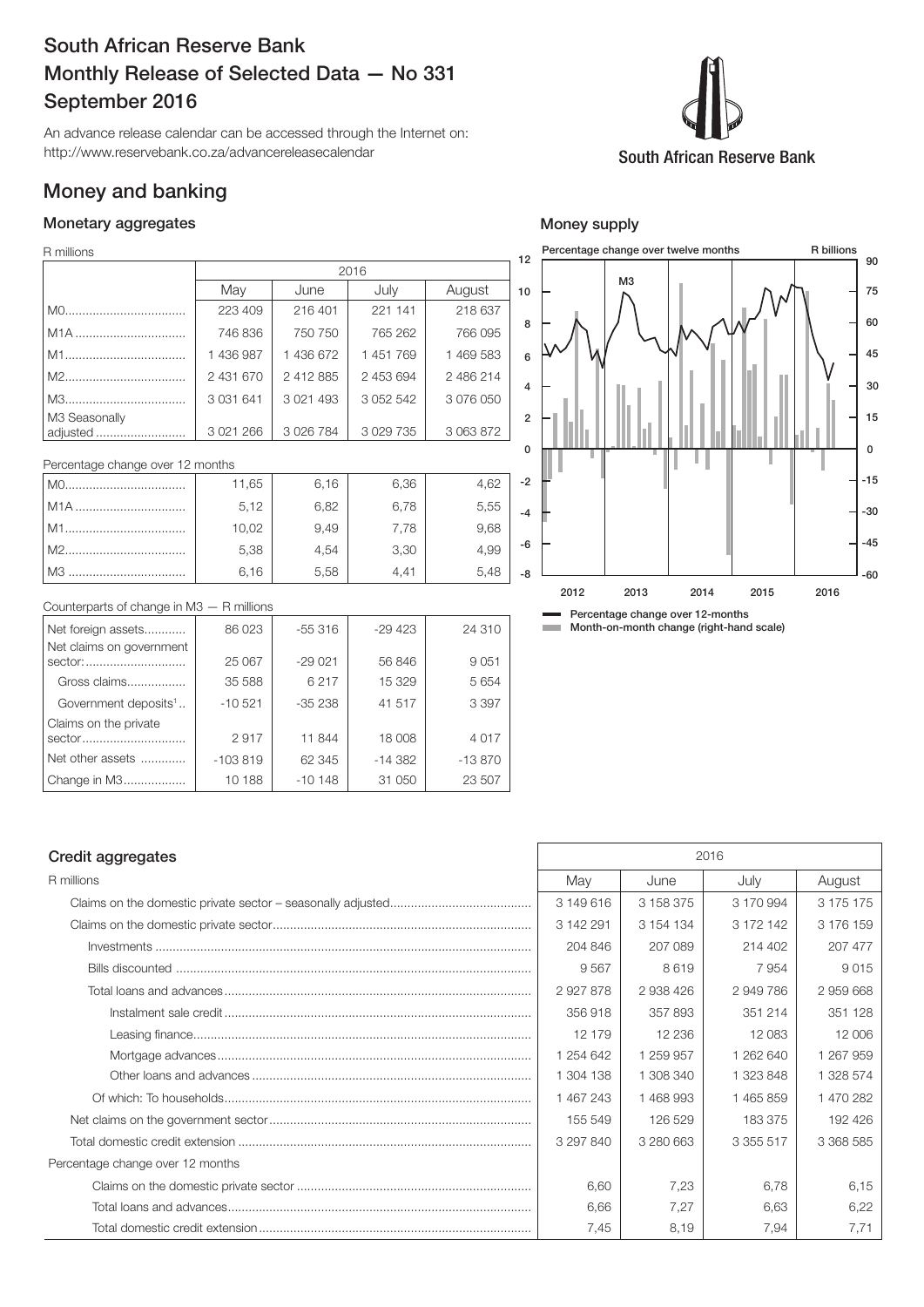# Money and banking (continued) 2016

| <b>IVIOLICY GITG DATINITY</b> (CONTINUED) |             |               |              |               |
|-------------------------------------------|-------------|---------------|--------------|---------------|
| Banks and mutual banks (R millions)       | May         | June          | July         | August        |
|                                           | 3 199 323   | 3 2 2 9 5 5 1 | 3 217 647    | 3 2 3 2 7 8 4 |
|                                           | 149 959     | 159 402       | 147815       | 147 135       |
|                                           | 3 349 282   | 3 388 953     | 3 365 461    | 3 379 919     |
|                                           | 143 220     | 132 475       | 123 522      | 144 743       |
|                                           | 4 0 29 8 84 | 4 0 5 3 5 6 8 | 4 0 21 4 8 8 | 4 061 673     |
|                                           | 371 782     | 380 437       | 386 872      | 387 867       |
|                                           | 94 202      | 85 524        | 88 443       | 88 664        |
|                                           | 204 698     | 207 298       | 212 570      | 213 174       |
|                                           | 463         | 462           | 456          | 456           |
|                                           | 13811       | 13 2 24       | 12 450       | 13 193        |
|                                           | 2 883 309   | 2893627       | 2 904 641    | 2915483       |
|                                           | 3615902     | 3 634 896     | 3 592 206    | 3 650 581     |
|                                           | 141 040     | 137 663       | 148 261      | 133 640       |
|                                           | 141 421     | 145 244       | 141 118      | 150 878       |
|                                           | 952 760     | 926 727       | 965 021      | 935 888       |
|                                           | 4 842 946   | 4 843 356     | 4 841 358    | 4 870 779     |
| <b>Banks (R millions)</b>                 |             |               |              |               |
|                                           | 207 547     | 207 641       | 208 847      | $\cdots$      |
|                                           | 465 070     | 464 941       | 469 621      | $\cdots$      |
|                                           | 26 046      | 25 796        | 26,009       | 26715         |
| Land Bank (R millions)                    |             |               |              |               |
|                                           | 24 250      | 24 390        | 24 697       | 23 960        |
|                                           | 39 607      | 39 802        | 40 087       | 39 064        |

| International economic data                                                            | 2016      |           |           |           |
|----------------------------------------------------------------------------------------|-----------|-----------|-----------|-----------|
| Changes in gold and other foreign reserves (R millions)                                | May       | June      | July      | August    |
|                                                                                        | 64 361    | $-41778$  | $-30848$  | 11 2 8 2  |
|                                                                                        | $\Omega$  | $\Omega$  | $\Omega$  | $\Omega$  |
|                                                                                        | 934       | 1 7 2 2   | $-3704$   | $-6589$   |
| Gross reserves of the SA Reserve Bank and open position in foreign<br>currency (US\$m) |           |           |           |           |
|                                                                                        | 46 081    | 46 366    | 46 157    | 45 708    |
|                                                                                        | 40 480    | 40 826    | 40 901    | 40 795    |
| Net average daily turnover on the SA Foreign-exchange market (US\$m)                   |           |           |           |           |
|                                                                                        | 2934      | 2949      | 2587      | 3 1 5 7   |
|                                                                                        | 1 2 2 3   | 1 7 2 4   | 1646      | 1 3 4 5   |
|                                                                                        | 11 593    | 11811     | 10872     | 11 395    |
|                                                                                        | 5 1 0 1   | 5 1 5 9   | 4641      | 5631      |
|                                                                                        | 20 852    | 21 642    | 19746     | 21 5 28   |
| Exchange rates (averages)                                                              |           |           |           |           |
| Nominal effective exchange rate against the most important currencies (Index:          |           |           |           |           |
|                                                                                        | 53,64     | 54,92     | 57,88     | 60,26     |
| Real effective exchange rate against the most important currencies                     |           |           |           |           |
|                                                                                        | 72,22     | 74,23     | 79.13     |           |
|                                                                                        | 15,3563   | 15,0564   | 14,4232   | 13,7349   |
|                                                                                        | 22,3119   | 21,4086   | 18,9741   | 18,0027   |
|                                                                                        | 17,3606   | 16,9209   | 15,9618   | 15,4049   |
|                                                                                        | 0,1409    | 0,1428    | 0.1387    | 0,1358    |
| Average daily fixing price of gold per fine ounce                                      |           |           |           |           |
|                                                                                        | 19 375,30 | 19 134,73 | 19 279,89 | 18 432,29 |
|                                                                                        | 1 257,63  | 1 274,99  | 1 337,38  | 1 340,14  |

2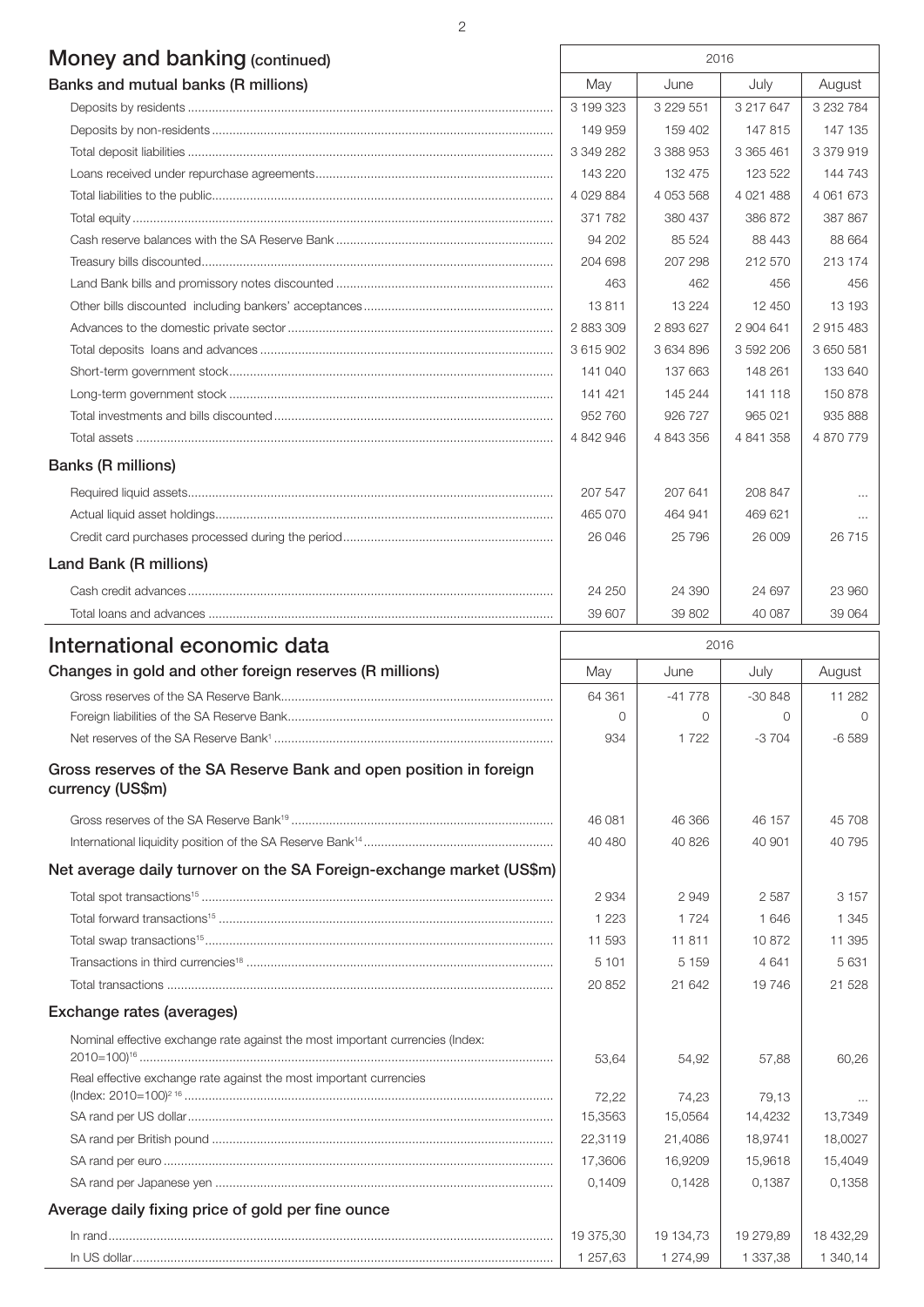| Capital market                                             | 2016          |            |               |            |
|------------------------------------------------------------|---------------|------------|---------------|------------|
| Share market <sup>3</sup>                                  | May           | June       | July          | August     |
|                                                            | 507 866       | 554 188    | 438 741       | 501 948    |
|                                                            | 6 505         | 7031       | 5966          | 6526       |
|                                                            | 277           | 275        | 273           | 271        |
|                                                            | 1,8           | 1,8        | 2,0           | 1,9        |
| Non-resident transactions <sup>3</sup> (R millions)        |               |            |               |            |
|                                                            | $-16068$      | $-20349$   | $-3212$       | $-2477$    |
|                                                            | $-10995$      | 2632       | 2561          | $-213$     |
|                                                            | $-27063$      | $-17718$   | $-651$        | $-2690$    |
| Fixed-interest securities market                           |               |            |               |            |
|                                                            | 19772         | 16918      | 19 340        |            |
|                                                            | 2789542       | 2762010    | 2 2 6 7 1 0 2 | 2 579 734  |
|                                                            | 2 762 157     | 2 756 556  | 2 301 518     | 2 624 252  |
|                                                            | 43 010        | 39 4 26    | 39 438        | 44 377     |
|                                                            | 9,3           | 9,0        | 8,7           | 8,7        |
| Equity derivative market $-$ futures <sup>3</sup>          |               |            |               |            |
|                                                            | 298 032       | 329 145    | 263 479       | 275 350    |
|                                                            | 9 0 5 7 5 1 8 | 57 558 700 | 5962826       | 5 948 300  |
|                                                            | 403 167       | 1 018 755  | 346 384       | 402 290    |
|                                                            | 45 618 478    | 43 222 375 | 43 823 421    | 42 559 612 |
| <b>National government finance</b>                         | 2016          |            |               |            |
| Statement of national revenue, expenditure and borrowing   | May           | June       | July          | August     |
|                                                            | 74 077        | 122 014    | 63 580        | 99 853     |
|                                                            | 1 1 5 4       | 413        | 264           | 337        |
|                                                            | 91 397        | 95 069     | 120 512       | 128 581    |
|                                                            | $-187$        | $\Omega$   | $-22$         | $-13$      |
|                                                            | $-17320$      | 26 945     | $-56933$      | $-28728$   |
|                                                            | -5            | $\Omega$   | $-198$        | O          |
|                                                            | $-17325$      | 26 945     | $-57131$      | $-28728$   |
| National government financing of net borrowing requirement |               |            |               |            |
|                                                            | 4 3 4 2       | 5317       | 5701          | 7 3 4 4    |
|                                                            | 16 655        | 15 691     | 15 402        | 15 4 30    |
|                                                            | -2            | $\Omega$   | $-225$        | $\Omega$   |

| <b>Economic indicators</b> (seasonally adjusted)                                                                                                                                                                                                                                                                                                                                                                                                                 |         | 2016      |          |        |
|------------------------------------------------------------------------------------------------------------------------------------------------------------------------------------------------------------------------------------------------------------------------------------------------------------------------------------------------------------------------------------------------------------------------------------------------------------------|---------|-----------|----------|--------|
|                                                                                                                                                                                                                                                                                                                                                                                                                                                                  | 17 325  | $-26.945$ | 57 131   | 28 728 |
|                                                                                                                                                                                                                                                                                                                                                                                                                                                                  | 1760    | $-44871$  | 39 7 9 7 | 6714   |
|                                                                                                                                                                                                                                                                                                                                                                                                                                                                  | $-5430$ | $-3082$   | $-3.544$ | $-760$ |
|                                                                                                                                                                                                                                                                                                                                                                                                                                                                  |         |           | $-225$   |        |
|                                                                                                                                                                                                                                                                                                                                                                                                                                                                  | 16 655  | 15 691    | 15 402   | 15 430 |
| $\label{eq:3} \textit{Treasury is} \textit{in} \textit{the same} \textit{in} \textit{in} \textit{in} \textit{in} \textit{in} \textit{in} \textit{in} \textit{in} \textit{in} \textit{in} \textit{in} \textit{in} \textit{in} \textit{in} \textit{in} \textit{in} \textit{in} \textit{in} \textit{in} \textit{in} \textit{in} \textit{in} \textit{in} \textit{in} \textit{in} \textit{in} \textit{in} \textit{in} \textit{in} \textit{in} \textit{in} \textit{in$ | 4 3 4 2 | 5317      | 5 7 0 1  | 7 344  |

| <b>Sales</b>                        | May   | June  | Julv     | August   |
|-------------------------------------|-------|-------|----------|----------|
|                                     | 113.0 | 111.5 | 109.2    | $\cdots$ |
|                                     | 112.3 | 110.7 | 113.3    | $\cdots$ |
|                                     | 111.7 | 109.5 | 109.0    | $\cdots$ |
|                                     | 103.6 | 105.5 | 100.9    | 99.3     |
|                                     | 122.2 | 119.3 | 122.8    | 117.6    |
|                                     | 109.5 | 109.9 | 107.8    | 105.1    |
| Volume of production <sup>10</sup>  |       |       |          |          |
|                                     | 77.0  | 76.3  | 77.8     | $\cdots$ |
|                                     | 103.3 | 105.4 | 102.1    | $\cdots$ |
|                                     | 109.2 | 110.0 | 108.4    | $\cdots$ |
| Composite business cycle indicators |       |       |          |          |
|                                     | 91.6  | 92,6  | 91.6     | $\cdots$ |
|                                     | 118.1 | 118.2 | $\cdots$ | $\cdots$ |
|                                     | 99,7  | 98.5  | $\cdots$ | $\cdots$ |

1 Increase - decrease +.<br>
2 Preliminary figures.<br>
3 Source: JSE Limited.

2 Preliminary figures. 3 Source: JSE Limited.

4 Net cash receipts after repayment of redemptions, Internal funds excluded. 5 Monthly average. 6 Actual number as at the last business day of the particular month.

7 Seasonally adjusted at an annual rate. 8 Deficit - surplus +.

9 Excluding discount. 10 Source: Statistics South Africa.

11 Source: National Association of Automobile Manufacturers of SA.

12 Valuation adjustments transaction measures the relevant flow after allowing for price changes due to exchange rate and gold.

13 Measures the relevant transaction flow after allowing for valuation adjustments due to exchange and gold price changes.

14 Up to end February 2004 referred to as the "Net open position in foreign currency of the Reserve Bank",

15 Transactions against the Rand.<br>16 The weighted-average exchange rate of the rand is calculated against twenty currencies, The<br>weights of the five major currencies are in brackets: Euro (29,26) Chinese yuan (20,54) US do 17  $Cost - profit +$ .

18 Transactions in third currencies refers to transactions between any two currencies other than the South African rand.

19 The gold reserves are valued at market price taken at 14:30 on each valuation date. 20 From May 2004 including RSA Government Retail Savings Bond, Including short-term loans from the CPD.

21 Including extraordinary receipts. 22 Including extraordinary payments.